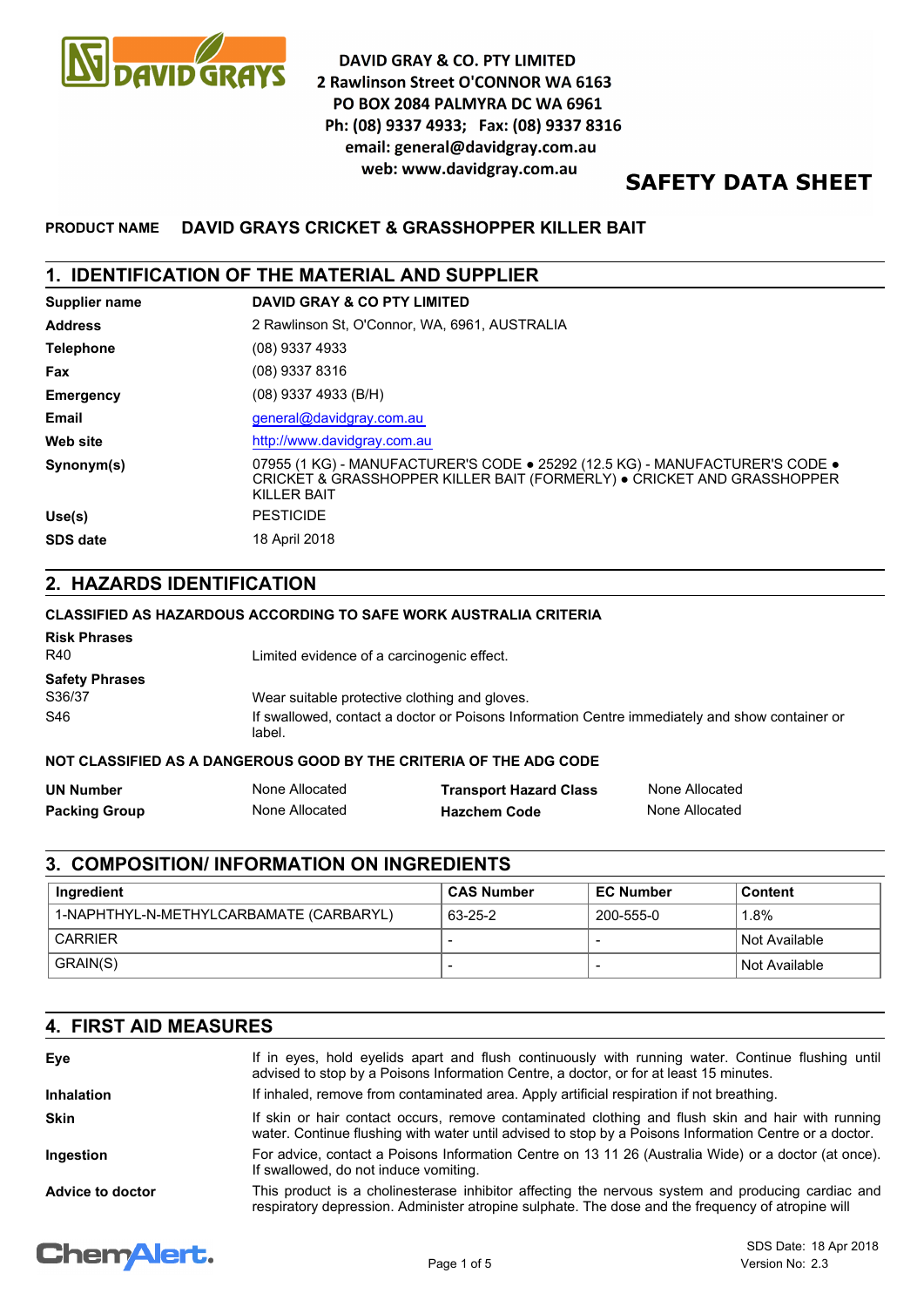**Advice to doctor**

vary with each patient, but the patient should remain fully atropinised. In severe cases pralidoxime may be administered as well, if given within 24 hours after exposure. Artificial respiration or oxygen may be necessary. Monitor respiratory, cardiac and central nervous system function. Also monitor red blood cell and plasma cholinesterase levels. Watch for pulmonary oedema and delayed neurological symptoms.

Contraindications - Morphine, barbiturates, phenothiazine derivatives, tranquillisers, and all kinds of central nervous system stimulants are contraindicated. Also, large amounts of intravenous fluids are generally contraindicated because of the threat of pulmonary oedema.

**First aid facilities** Eye wash facilities and safety shower should be available.

### **5. FIRE FIGHTING MEASURES**

| Flammability         | Combustible. May evolve toxic gases (carbon/ nitrogen oxides, hydrocarbons) when heated to<br>decomposition. Finely divided dust may form explosive mixtures with air.                                                                                                                                                             |
|----------------------|------------------------------------------------------------------------------------------------------------------------------------------------------------------------------------------------------------------------------------------------------------------------------------------------------------------------------------|
| Fire and explosion   | Evacuate area and contact emergency services. Toxic gases may be evolved in a fire situation.<br>Remain upwind and notify those downwind of hazard. Wear full protective equipment including Self<br>Contained Breathing Apparatus (SCBA) when combating fire. Use waterfog to cool intact containers<br>and nearby storage areas. |
| <b>Extinguishing</b> | Use an extinguishing agent suitable for the surrounding fire.                                                                                                                                                                                                                                                                      |
| <b>Hazchem code</b>  | None allocated.                                                                                                                                                                                                                                                                                                                    |

## **6. ACCIDENTAL RELEASE MEASURES**

**Personal precautions** Wear Personal Protective Equipment (PPE) as detailed in section 8 of the SDS.

**Environmental precautions** Prevent product from entering drains and waterways.

- If spilt, collect and reuse where possible. Contain spillage, then cover / absorb spill with non-combustible absorbent material (vermiculite, sand, or similar), collect and place in suitable containers for disposal. **Methods of cleaning up**
- **References** See Sections 8 and 13 for exposure controls and disposal.

### **7. STORAGE AND HANDLING**

Storage Store in a cool, dry, well ventilated area, removed from fertilizers, moisture, seeds, incompatible substances, heat or ignition sources and foodstuffs. Ensure containers are adequately labelled, protected from physical damage and sealed when not in use. Check regularly for leaks or spills.

Handling Before use carefully read the product label. Use of safe work practices are recommended to avoid eye or skin contact and inhalation. Observe good personal hygiene, including washing hands before eating. Prohibit eating, drinking and smoking in contaminated areas.

## **8. EXPOSURE CONTROLS / PERSONAL PROTECTION**

#### **Exposure standards**

| Ingredient | <b>Reference</b> | <b>TWA</b> |                   | <b>STEL</b> |                   |
|------------|------------------|------------|-------------------|-------------|-------------------|
|            |                  | ppm        | mq/m <sup>3</sup> | ppm         | mg/m <sup>3</sup> |
| Carbaryl   | SWA (AUS)        | --         |                   | $- -$       | $-$               |

**Biological limits** No biological limit allocated.

**Engineering controls** Avoid inhalation. Use in well ventilated areas. Maintain dust levels below the recommended exposure standard.

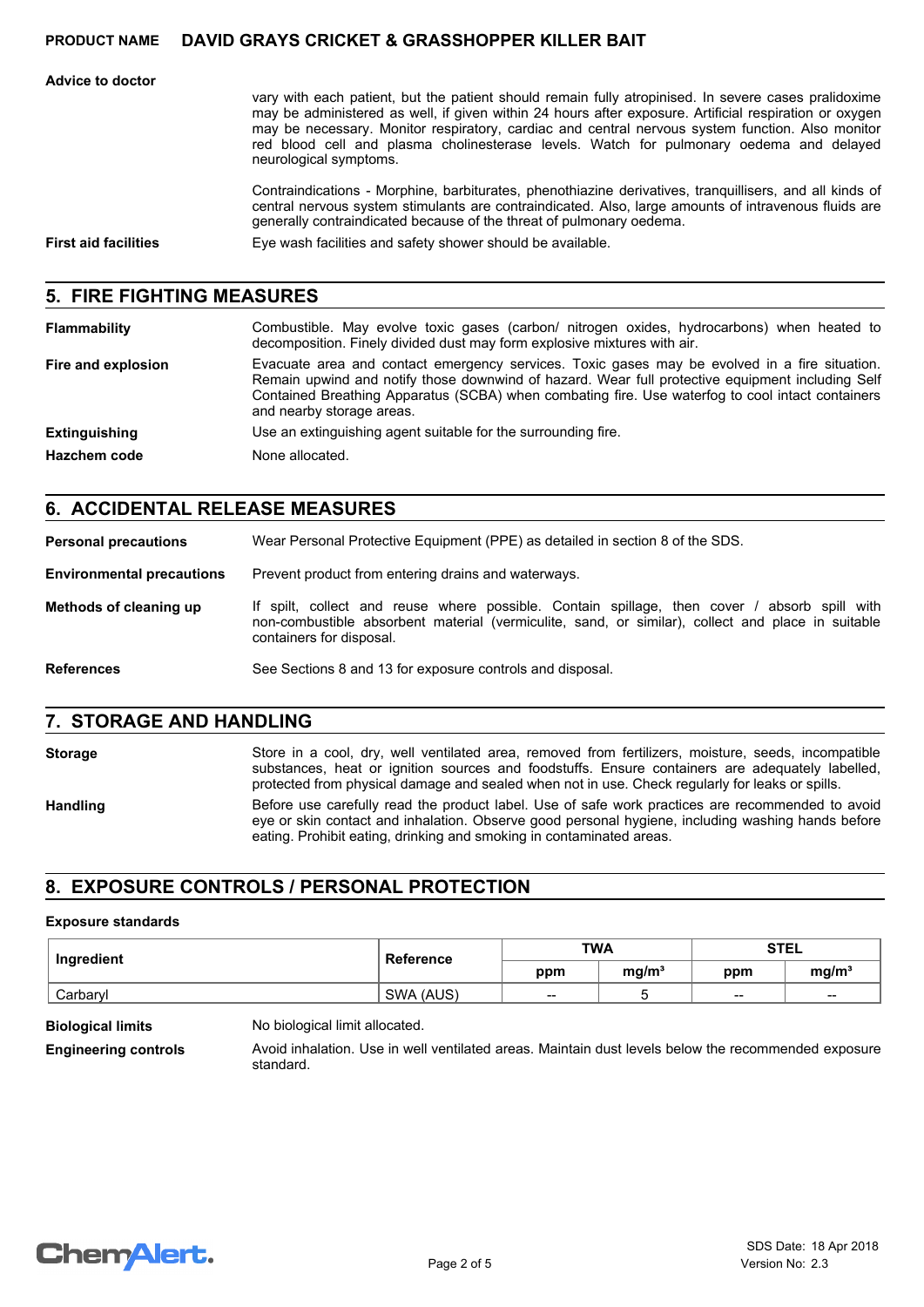### **PPE**

| Eye / Face         | Wear dust-proof goggles.                                                                                                                             |
|--------------------|------------------------------------------------------------------------------------------------------------------------------------------------------|
| <b>Hands</b>       | Wear PVC or rubber gloves. When using large quantities or where heavy contamination is likely,<br>wear full-length PVC or full-length rubber gloves. |
| <b>Body</b>        | Wear coveralls. When using large quantities or where heavy contamination is likely, wear PVC<br>boots.                                               |
| <b>Respiratory</b> | Where an inhalation risk exists, wear a Class P1 (Particulate) respirator.                                                                           |
|                    |                                                                                                                                                      |



# **9. PHYSICAL AND CHEMICAL PROPERTIES**

| TAN COLOURED PELLETS |
|----------------------|
| SLIGHT ODOUR         |
| <b>COMBUSTIBLE</b>   |
| <b>NOT RELEVANT</b>  |
| <b>NOT AVAILABLE</b> |
| <b>NOT AVAILABLE</b> |
| <b>NOT AVAILABLE</b> |
| <b>NOT AVAILABLE</b> |
| <b>NOT AVAILABLE</b> |
| <b>NOT AVAILABLE</b> |
| <b>NOT AVAILABLE</b> |
| <b>NOT AVAILABLE</b> |
| <b>NOT RELEVANT</b>  |
| <b>NOT RELEVANT</b>  |
| <b>NOT AVAILABLE</b> |
| <b>NOT AVAILABLE</b> |
| <b>NOT AVAILABLE</b> |
| <b>NOT AVAILABLE</b> |
| <b>NOT AVAILABLE</b> |
| <b>NOT AVAILABLE</b> |
| <b>NOT AVAILABLE</b> |
|                      |

# **10. STABILITY AND REACTIVITY**

| <b>Chemical stability</b>                         | Stable under recommended conditions of storage.                                                                                                   |
|---------------------------------------------------|---------------------------------------------------------------------------------------------------------------------------------------------------|
| <b>Conditions to avoid</b>                        | Avoid heat, sparks, open flames and other ignition sources.                                                                                       |
| <b>Material to avoid</b>                          | Incompatible with oxidising agents (e.g. hypochlorites), acids (e.g. nitric acid), alkalis (e.g. sodium<br>hydroxide), heat and ignition sources. |
| <b>Hazardous Decomposition</b><br><b>Products</b> | May evolve toxic gases (carbon/ nitrogen oxides, hydrocarbons) when heated to decomposition.                                                      |
| <b>Hazardous Reactions</b>                        | Hazardous polymerization is not expected to occur.                                                                                                |

# **11. TOXICOLOGICAL INFORMATION**

| <b>Health Hazard</b><br><b>Summary</b> | May be harmful - irritant. This product has the potential to cause adverse health effects with over<br>exposure. Use safe work practices to avoid eye or skin contact and inhalation. Carbamates may<br>result in reversible anticholinesterase enzyme inhibition. Rapidly metabolised and excreted. When<br>handled in small quantities the potential for dust inhalation and adverse health effects may be<br>reduced. Adverse health effects are not anticipated when the product is used in accordance with<br>label directions. |
|----------------------------------------|--------------------------------------------------------------------------------------------------------------------------------------------------------------------------------------------------------------------------------------------------------------------------------------------------------------------------------------------------------------------------------------------------------------------------------------------------------------------------------------------------------------------------------------|
| Eye                                    | Irritant. Contact may result in irritation, lacrimation, pain and redness. Toxic effects may include<br>blurring or dimness of vision and small pupils (miosis).                                                                                                                                                                                                                                                                                                                                                                     |
| <b>Inhalation</b>                      | Irritant. Over exposure may result in irritation of the nose and throat, coughing, weakness, blurred<br>vision, nausea, vomiting, incoordination, breathing difficulties, excessive salivation and sweating.                                                                                                                                                                                                                                                                                                                         |
| <b>Skin</b>                            | Irritant. Contact may result in irritation, redness, pain and rash.                                                                                                                                                                                                                                                                                                                                                                                                                                                                  |

# **ChemAlert.**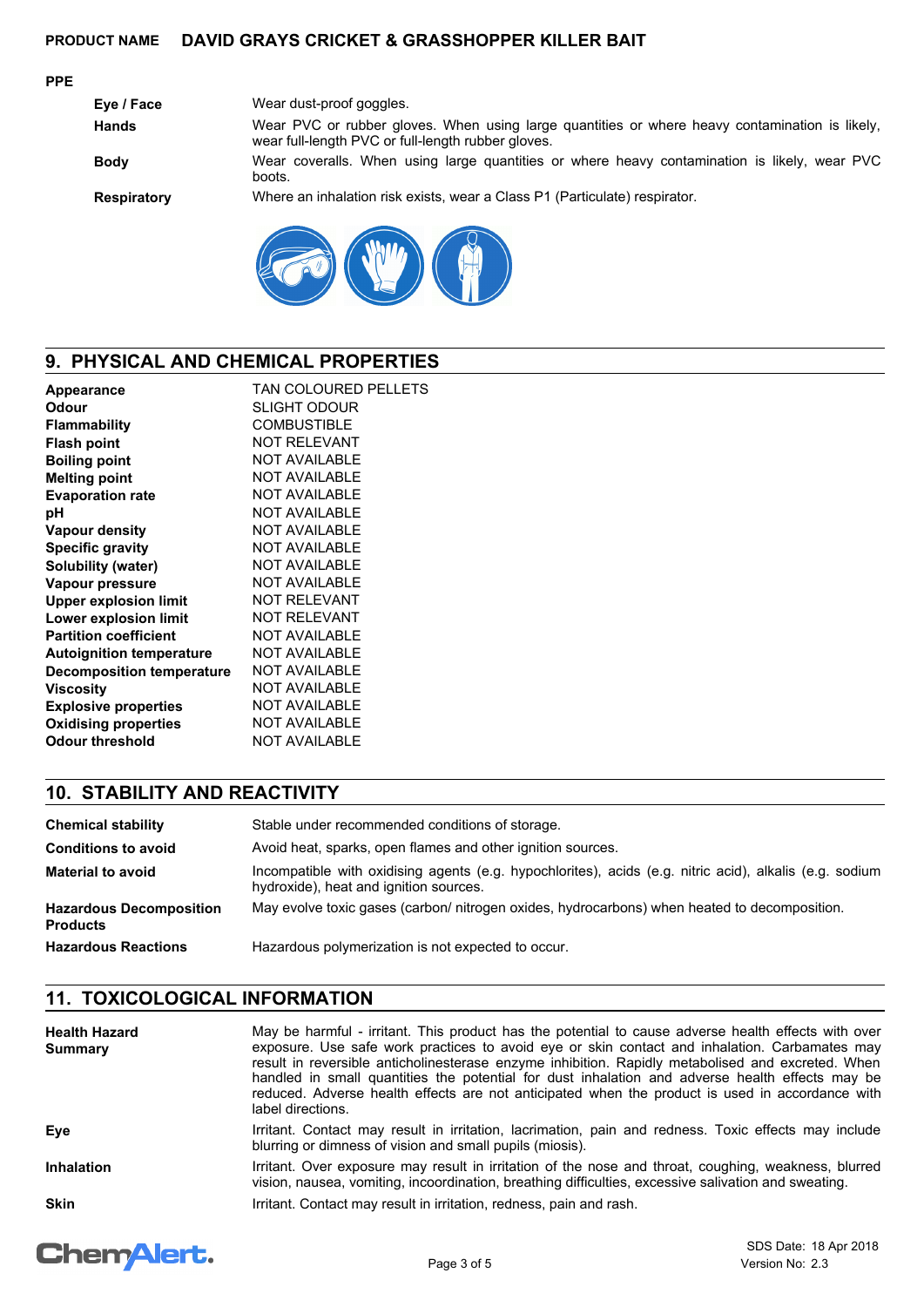**Ingestion** May be harmful. Ingestion may result in nausea, vomiting, abdominal pain, diarrhoea, fatigue, and sweating and/or salivation. Ingestion of large quantities may result in breathing difficulties, muscle spasms and convulsions.

**Toxicity data** 1-NAPHTHYL-N-METHYLCARBAMATE (CARBARYL) (63-25-2) LD50 (oral) 128 mg/kg (mouse) LD50 (dermal) 2000 mg/kg (rabbit)

### **12. ECOLOGICAL INFORMATION**

| <b>Toxicity</b>                                        | May be harmful to aquatic organisms. |
|--------------------------------------------------------|--------------------------------------|
| Persistence and degradability No information provided. |                                      |
| <b>Bioaccumulative potential</b>                       | No information provided.             |
| <b>Mobility in soil</b>                                | No information provided.             |
| Other adverse effects                                  | No information provided.             |

## **13. DISPOSAL CONSIDERATIONS**

| Waste disposal | For small amounts, absorb with sand, vermiculite or similar and dispose of to an approved landfill<br>site. Contact the manufacturer/supplier for additional information if disposing of large quantities (if<br>required). Triple rinse (or preferably pressure rinse) containers before disposal. Add rinsings to the<br>spray tank. |
|----------------|----------------------------------------------------------------------------------------------------------------------------------------------------------------------------------------------------------------------------------------------------------------------------------------------------------------------------------------|
| Legislation    | Dispose of in accordance with relevant local legislation.                                                                                                                                                                                                                                                                              |

# **14. TRANSPORT INFORMATION**

### **NOT CLASSIFIED AS A DANGEROUS GOOD BY THE CRITERIA OF THE ADG CODE, IMDG OR IATA**

|                                         | <b>LAND TRANSPORT</b><br>(ADG) | <b>SEA TRANSPORT</b><br>(IMDG / IMO) | <b>AIR TRANSPORT</b><br>(IATA / ICAO) |
|-----------------------------------------|--------------------------------|--------------------------------------|---------------------------------------|
| <b>UN Number</b>                        | None Allocated                 | None Allocated                       | None Allocated                        |
| <b>Proper Shipping</b><br><b>Name</b>   | None Allocated                 | None Allocated                       | None Allocated                        |
| <b>Transport Hazard</b><br><b>Class</b> | None Allocated                 | None Allocated                       | None Allocated                        |
| <b>Packing Group</b>                    | None Allocated                 | None Allocated                       | None Allocated                        |

**Special precautions for user**

**Hazchem code** None Allocated

### **15. REGULATORY INFORMATION**

**Poison schedule** Classified as a Schedule 5 (S5) Standard for the Uniform Scheduling of Medicines and Poisons (SUSMP).

#### **Inventory Listing(s) AUSTRALIA: AICS (Australian Inventory of Chemical Substances)** All components are listed on AICS, or are exempt.

# **16. OTHER INFORMATION**

ORGANOPHOSPHATES-CARBAMATE PESTICIDES-LARVICIDES: These agents act by combining with and inactivating the enzyme acetylcholinesterase (an enzyme involved in nerve muscle coordination). The inhibition of the cholinesterase appears to be reversible following cessation of exposure at sub lethal concentrations (acute exposure). The principal manifestations of poisoning with cholinesterase inhibitor pesticides are visual disturbances, respiratory difficulty and gastrointestinal hyperactivity. **Additional information**